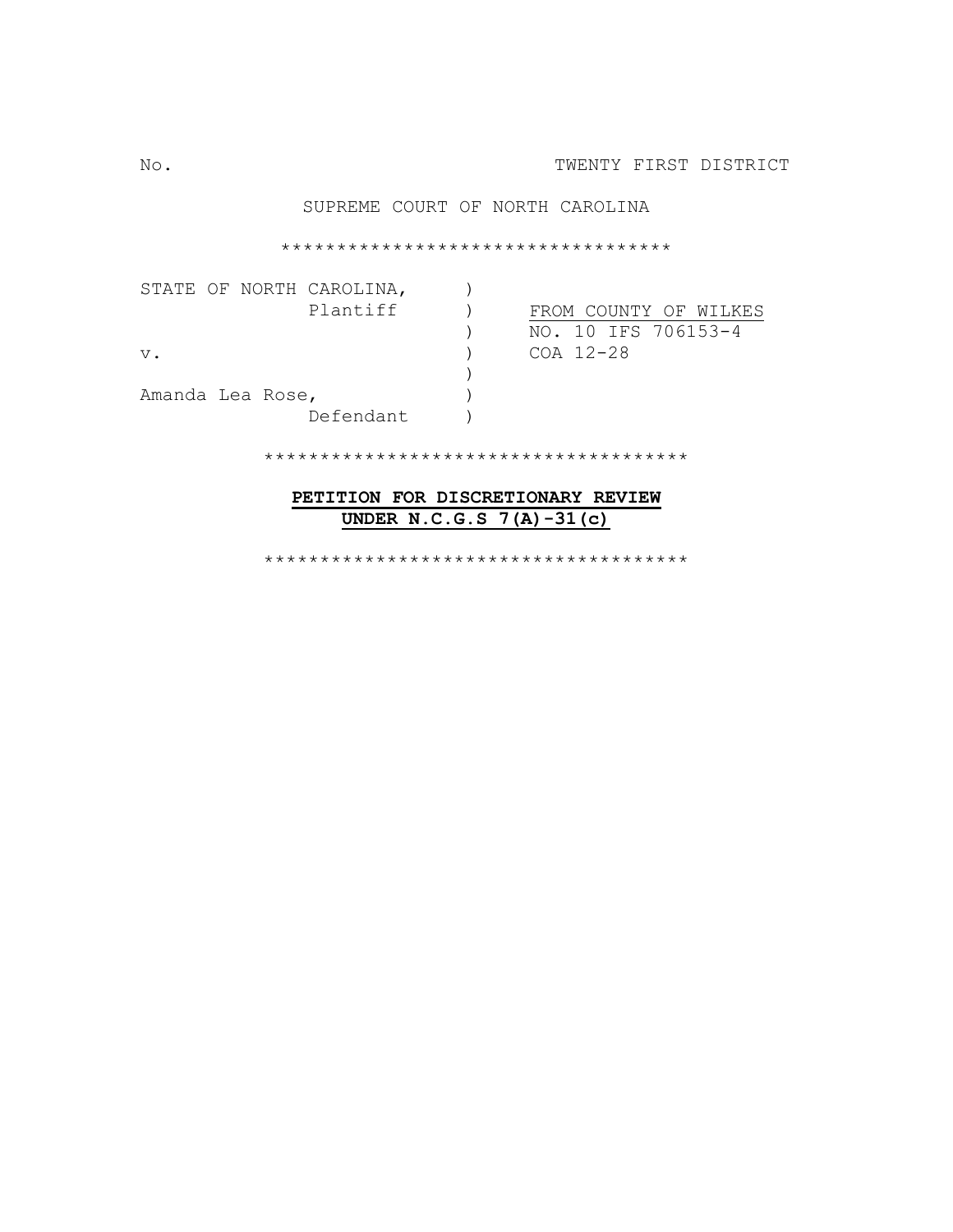## SUPREME COURT OF NORTH CAROLINA

\*\*\*\*\*\*\*\*\*\*\*\*\*\*\*\*\*\*\*\*\*\*\*\*\*\*\*\*\*\*\*\*\*\*\*

|       |                  | STATE OF NORTH CAROLINA, |  |                       |
|-------|------------------|--------------------------|--|-----------------------|
|       |                  | Plantiff                 |  | FROM COUNTY OF WILKES |
|       |                  |                          |  | NO. 10 IFS 706153-4   |
| $V$ . |                  |                          |  | COA 12-28             |
|       |                  |                          |  |                       |
|       | Amanda Lea Rose, |                          |  |                       |
|       |                  | Defendant                |  |                       |

# **PETITION FOR DISCRETIONARY REVIEW UNDER N.C.G.S 7(A)-31(c)**

\*\*\*\*\*\*\*\*\*\*\*\*\*\*\*\*\*\*\*\*\*\*\*\*\*\*\*\*\*\*\*\*\*\*\*\*\*\*

\*\*\*\*\*\*\*\*\*\*\*\*\*\*\*\*\*\*\*\*\*\*\*\*\*\*\*\*\*\*\*\*\*\*\*\*\*\*

TO THE HONORABLE SUPREME COURT OF NORTH CAROLINA:

 Comes now, Amanda Lea Rose ("I" or "Petitioner"), for herself, appearing specially and not generally, respectfully petitioning the Supreme Court of North Carolina to certify for discretionary review the judgment of the North Carolina Court of Appeals filed on 15 February 2012 in this cause, on the grounds that no reason for granting the STATE's motion to dismiss was given, the motion was granted before the time for the Petitioner to submit her Brief had expired, and since it had not been submitted, the Court of Appeals never considered the numerous and substantial points of law which the Brief would have covered. In support of this petition, the Petitioner shows the following: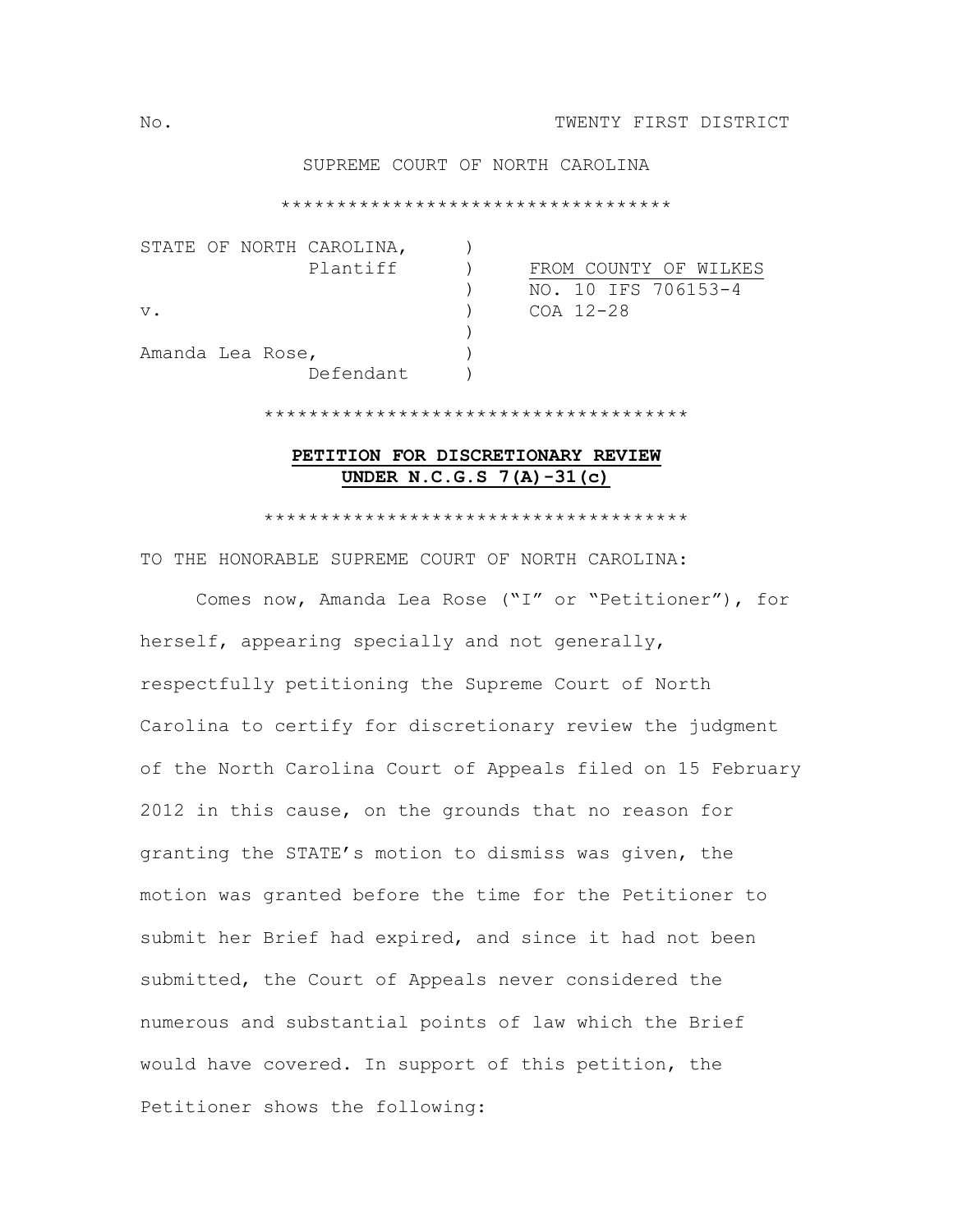#### FACTS

 On 12 September 2011, Petitioner made a special appearance for the criminal session of the WILKES COUNTY SUPERIOR COURT before JUDGE LINDSEY DAVIS, JR., judge presiding, at which time the Petitioner was asked to return on 13 September 2011, during which time JUDGE DAVIS was to read the Petitioner's Memorandum of Law. On Petitioner's special appearance for the criminal session of the WILKES COUNTY SUPERIOR COURT on 13 September 2011, Petitioner's jurisdictional challenge was heard by JUDGE DAVIS. The prosecution argued subject-matter jurisdiction, which was not the jurisdiction challenged, and subsequently prepared an Order Denying Defendant's Motion to Dismiss, emailed to Petitioner on 21 September 2011. A Motion to Dismiss was never filed by Petitioner.

 Petitioner appeared specially for the criminal session of the WILKES COUNTY SUPERIOR COURT on 22 September 2011, and responded with an Answer to the Proposed Order. JUDGE DAVIS responded with a written Order, delivered via United States Postal Service, filed on 4 October 2011. On 7 October 2011, Petitioner filed interlocutory Notice of Appeal with the Clerk of Superior Court.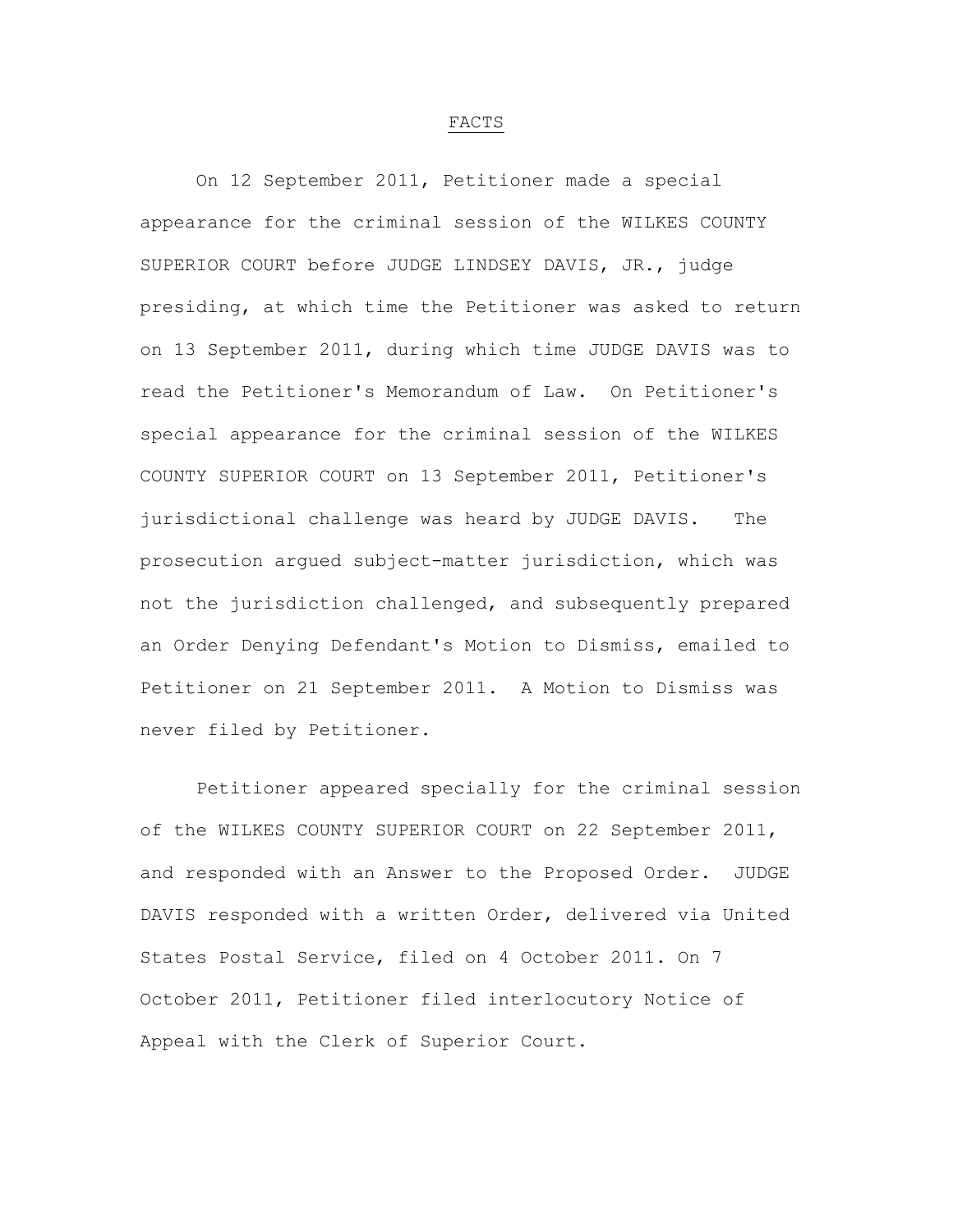On 7 November 2011, Petitioner made a special appearance for the criminal session of the WILKES COUNTY SUPERIOR COURT, before JUDGE DAVIS, judge presiding. The case was continued pursuant to ruling by Court of Appeals.

 On 12 January 2012, the case was docketed in the COURT OF APPEALS. On 19 January 2012, the Record on Appeal was filed electronically. The State filed a Motion to Dismiss on 27 January 2012. Petitioner filed Motion for Extension of Time to File Brief on 14 February 2012. On 15 February 2012 the COURT OF APPEALS ordered Petitioner's appeal dismissed based upon the STATE OF NORTH CAROLINA's MOTION TO DISMISS, without review.

 Every special appearance that the Petitioner has made in the *de facto* State's lower courts, jurisdiction has been challenged in accordance with the *de facto* rules found at N.C.G.S. 15A-952 (d). Petitioner, in good faith, has sought to ascertain the lower courts' jurisdiction, challenging that its pedigree (chain of custody) originates with the Reconstruction Acts of the 39<sup>th</sup> Congress. Petitioner is a Citizen of the *de jure* State of North-Carolina, established 18 December 1776, and put into abeyance by acts of the United States Congress 11 March 1868 - the Reconstruction Acts - through breach of trust, and enforced by military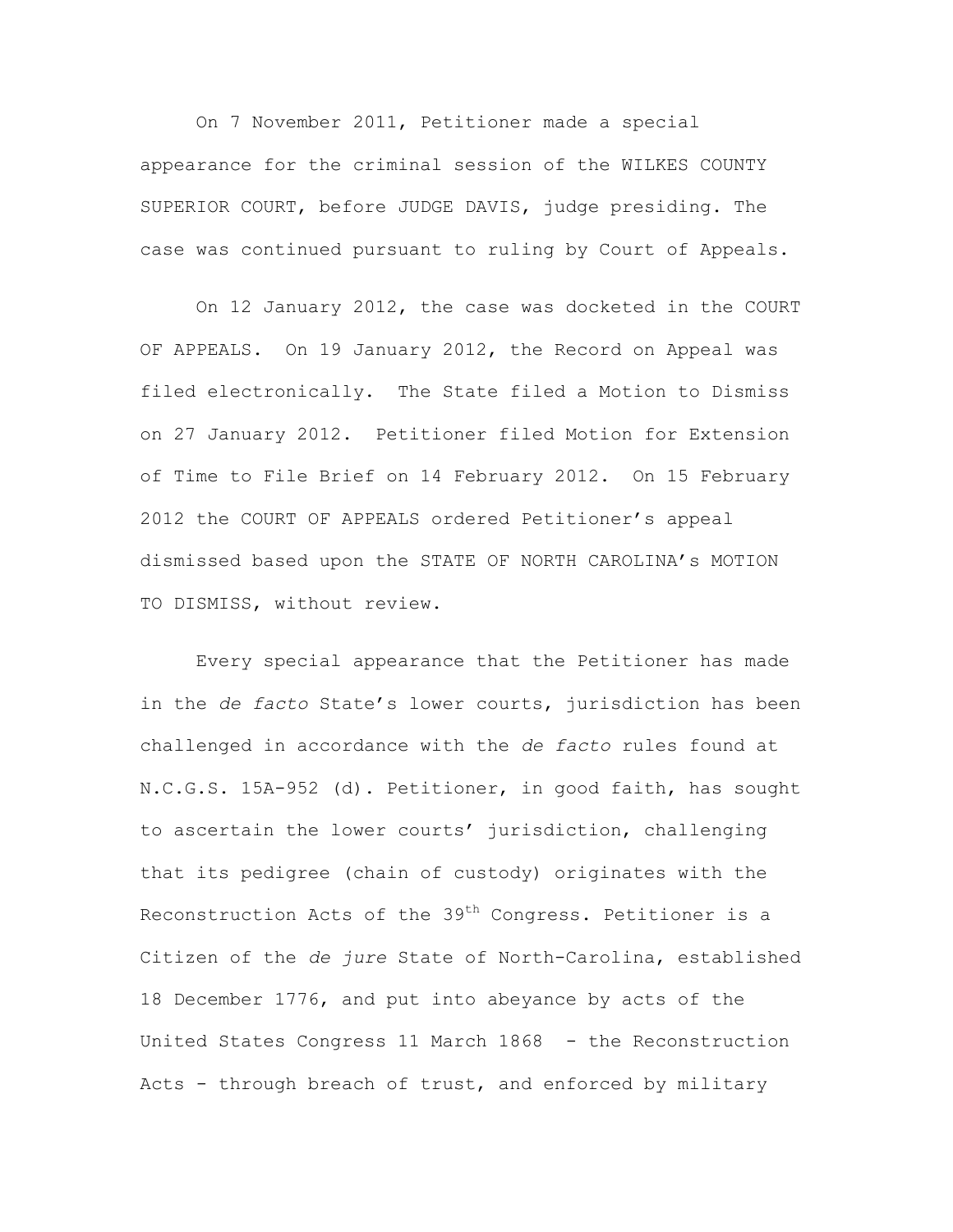usurpation and abuse of power on 1 July 1868*. See The Papers of William Wood Holden, Horace W. Raper, Volume 1, pp.317-318*. Amanda Lea Rose, as one of the 'People'- those of Posterity as described in the *U.S. Const. pmbl.*, *U.S. Declar. Ind., N.C. Declaration Rights of 1776* - recognizes this *de jure* 12th State as the lawful, legitimate State government, originated by the free people of The State of North-Carolina - a free and independent state. Petitioner has an oath of allegiance to, and recognizes the jurisdiction of the *de jure* 12th State as the lawful, legitimate State government that has never been annulled lawfully.

#### REASONS WHY CERTIFICATION SHOULD ISSUE

 No evidence has been presented that supports the original State body politic/posterity "re-entered" the Union in 1868. Likewise, no evidence has been presented that supports Congress's authority to annul the original State body politic and their organic laws.

 There is no known principle of law that demands legal obedience to unconstitutional laws or the usurpation of laws. See 16 Am. Jur. 2d, § 177 late 2d, § 256. I, therefore, am challenging the jurisdiction created by Reconstruction, and the constitutionality of the 'Act'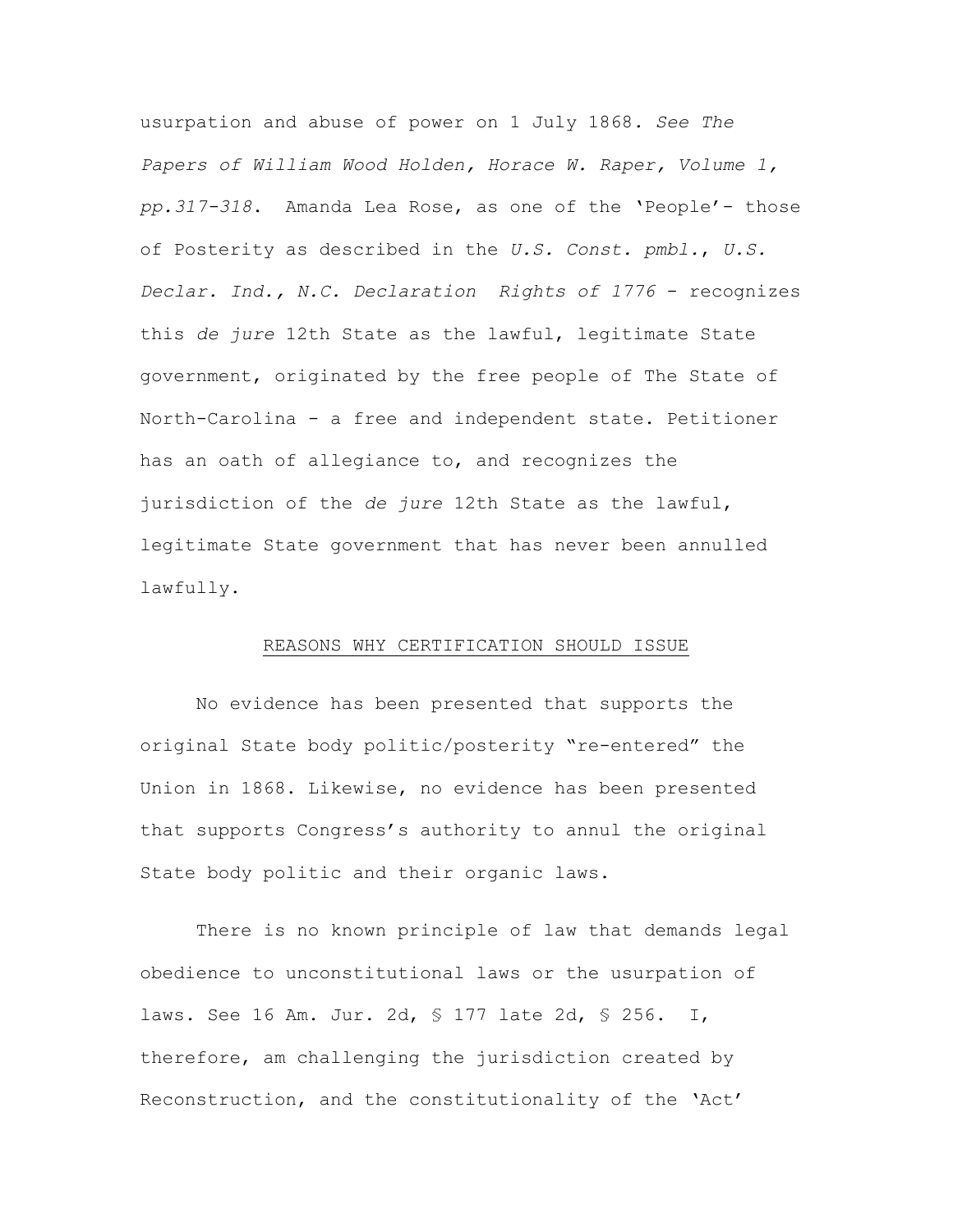itself, in good faith with full expectation of this Conflict in Law being resolved. See Am. Jur. 2<sup>nd</sup> Conflicts of Law, Constitutional Law §1-359.

Can a Citizen of North-Carolina have a reasonable expectation that a lawful challenge to jurisdiction will have a good faith answer prior to loss of life, liberty, or property? Or will such a man or woman, of appropriate status and standing, continually be faced with the 'Chilling Effect Doctrine' and overt abuse of power in exercising inherent rights, in a *de facto* State's attempt to evade the most significant constitutional question this American republic has ever faced – was the Act constitutional?

#### **ISSUE TO BE BRIEFED**

In the event the Court allows this Petition for Discretionary Review, the Petitioner intends to present the following issues in its brief to the Court:

I. Did the Reconstruction Acts create a new jurisdiction and a new body politic? Especially when viewed in conjunction with the alleged ratification of the 14th Amendment?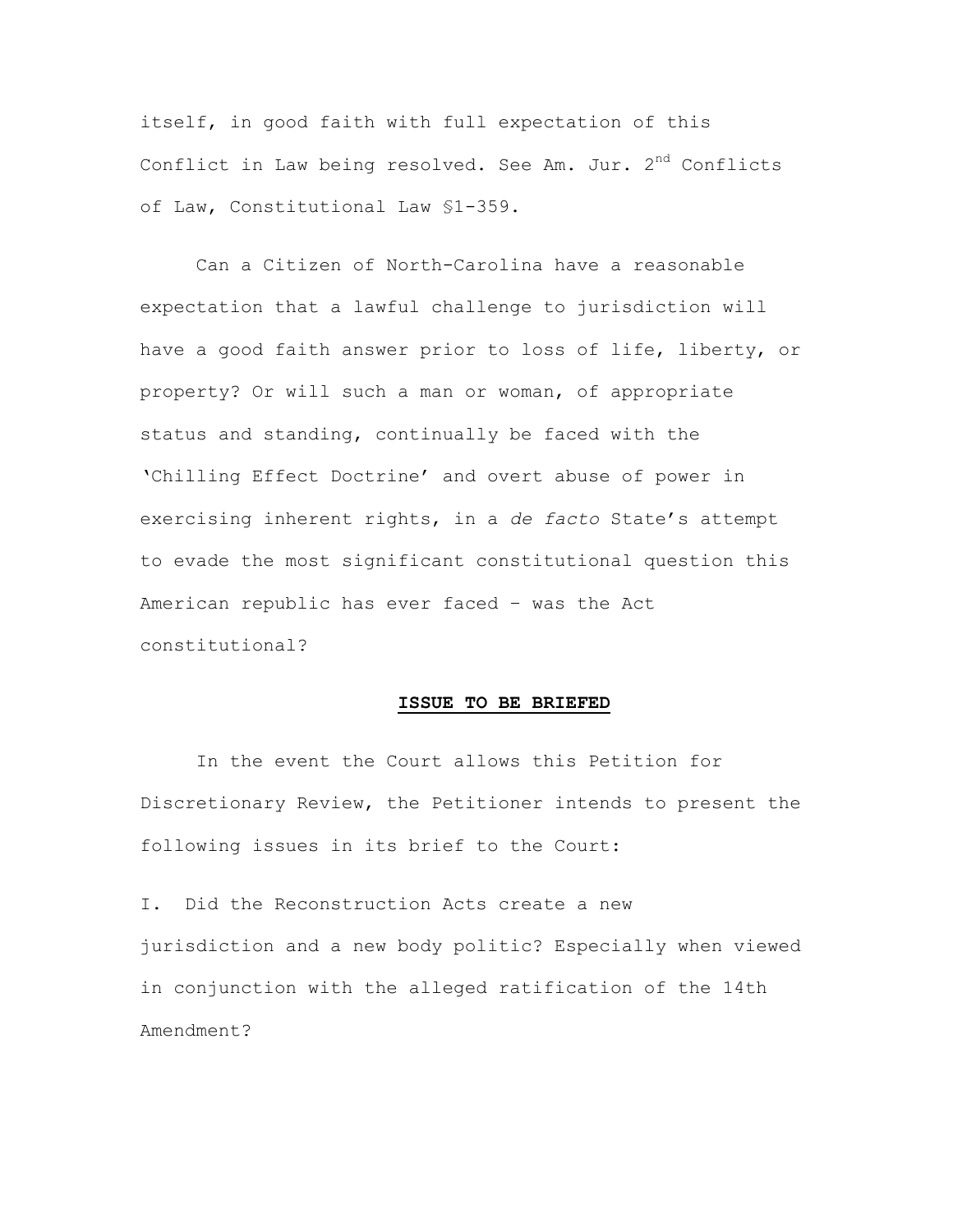II. Was the present State of North Carolina a "new" state created by the Reconstruction Acts, and was this done with the free and voluntary consent of the existing legislature? Did this consequently create a *de facto* state?

III. Were the Reconstruction Acts Constitutional?

IV. If the Reconstruction Acts created a "new" state with a "new" body politic, was this creation done in pursuance of lawful and Constitutional authority?

Respectfully submitted this  $6<sup>th</sup>$  day of March, 2012.

Amanda Lea Rose 9097 Concord Church Rd Lewisville, NC 27023 336-745-9251

jackofalltrades@triad.rr.com